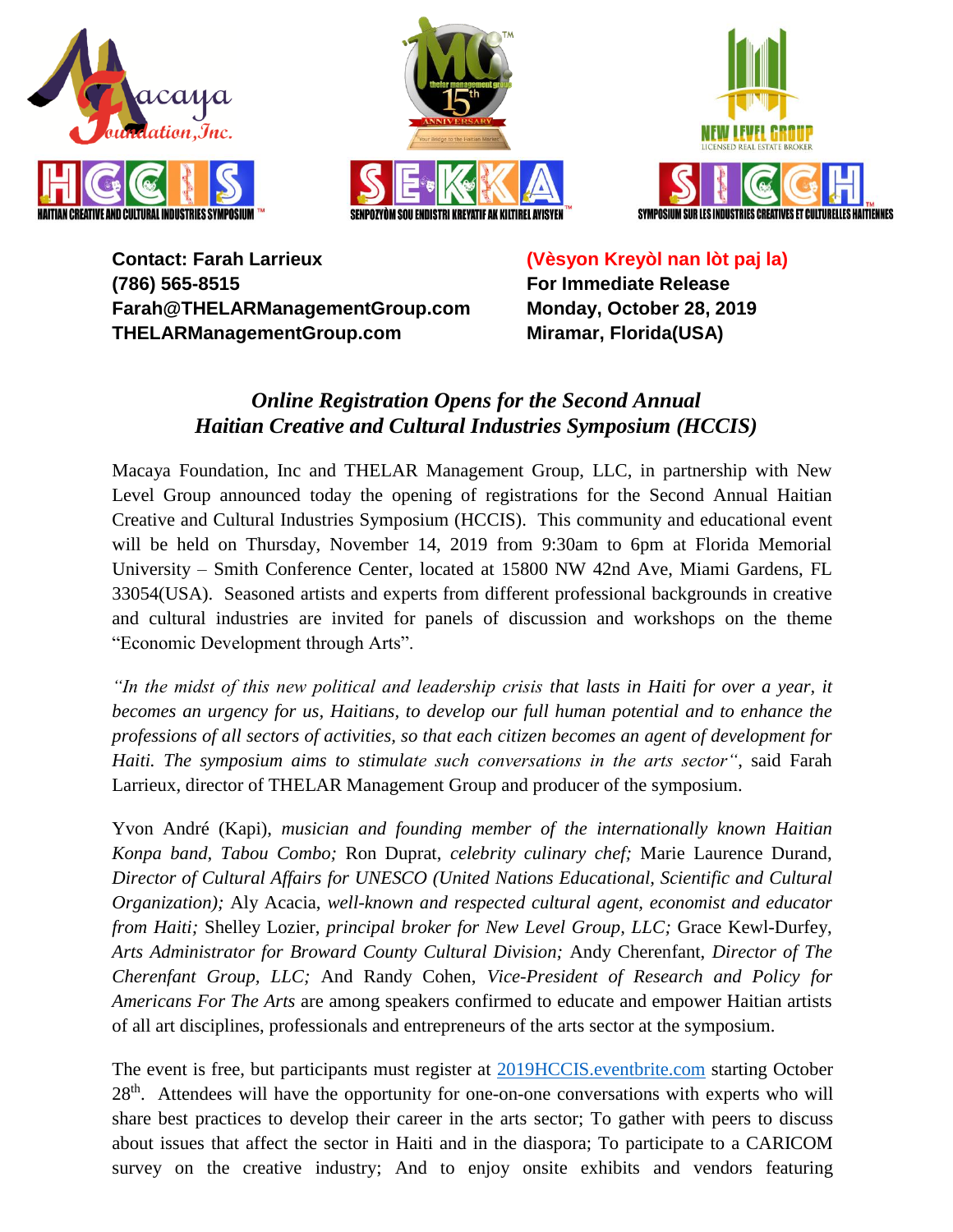





organizations and companies with products or services that appeal to emerging and established artists of all arts disciplines, professionals and entrepreneurs of the arts sector.

For questions about sponsoring the event or to coordinate interviews with speakers, please contact Farah Larrieux at [farah@THELARManagementGroup.com.](mailto:farah@THELARManagementGroup.com) For exhibitor or vendor registration, contact Ireọlá Ọláifá at [HCCIS@THELARManagementGroup.com.](HCCIS@THELARManagementGroup.com)

Sponsors of the symposium include: MasterV Productions, Tele Anacaona, WJCC1700AM, Le Floridien Newspaper, Haitian Times, Jude Advertising, LLC, The Cherenfant Group, Explosion AM, Signal FM, Radio Vision2000, Canal Plus Haiti, Trait d'Union Radio Show and Radio Galaxie.

Visit the symposium on **[Facebook](https://www.facebook.com/events/395899957776039/)** and hashtag **#2019HCCIS #2019SEKKA #2019SICCH**

####

#### **About Macaya Foundation**

Macaya Foundation, Inc is a 501(C)3 non-profit organization committed to making quality education more widely available in minority communities.

#### **About THELAR Management Group**

THELAR Management Group, LLC is a communication company founded in Haiti in 2002 which focused on the Haitian market and specialized in creative and cultural industries. For more information, visit [THELARManagementGroup.com.](THELARManagementGroup.com)

#### **About New Level Group**

New Level Group, LLC is a real estate firm specialized in South Florida local market with fifteen years of experience. They provide real estate services to home buyers and sellers. For more information, visit [NewLevelGroupRealty.com,](https://www.newlevelgrouprealty.com/)

# *(Vèsyon Kreyòl nan lòt paj la)*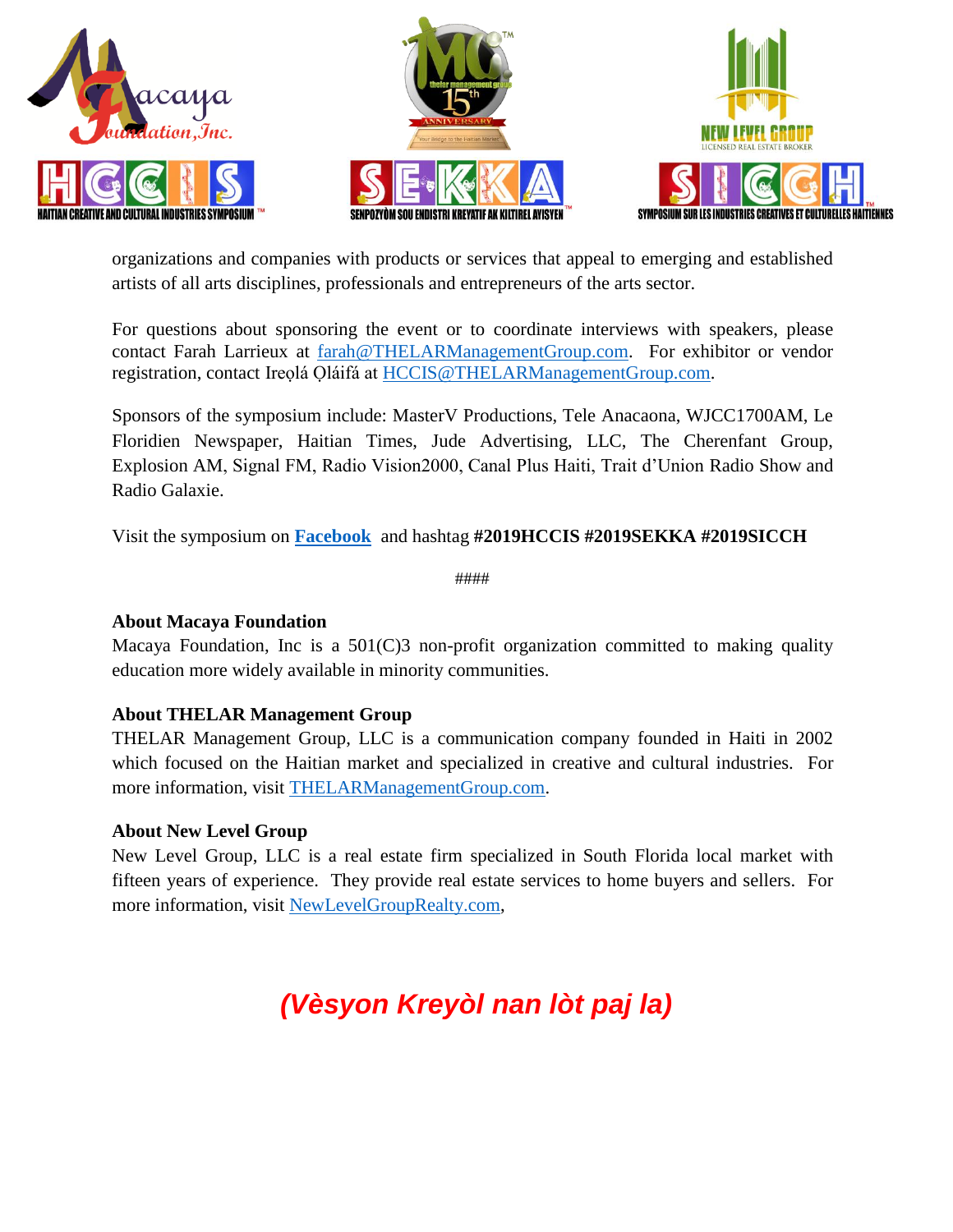





**Kontak: Farah Larrieux (786) 565-8515 Farah@THELARManagementGroup.com THELARManagementGroup.com**

**(Version Française à la page suivante)**

**Pou difizyon imedyat Lendi 28 Oktòb 2019 Mirama, Florid (Etazini)**

# *Enskripsyon pou dezyèm edisyon Senpozyòm sou Endistri Kreyatif ak Kiltirèl Ayisyen(SEKKA) Ouvè sou entènèt*

Macaya Foundation, Inc ak THELAR Management Group, LLC, an patenarya ak New Level Group anonse jodia ouvèti enskripsyon pou dezyèm edisyon Senpozyòm sou Endistri Kreyatif ak Kiltirèl Ayisyen(SEKKA). Evènman kominotè ak edikatif sa ap fèt jedi 14 novanm 2019 ant 9è30 nan maten jiska 6è nan aswè nan *Florida Memorial University - Smith Conference Center*, ki chita nan 15800 NW 42nd Ave, Miami Gardens, FL 33054 (Etazini). Nou envite atis ki genyen eksperyans ak ekspè nan diferan pwofesyon nan endistri kreyatif ak kiltirèl yo pou patisipe nan panel diskisyon ak nan atelye sou tèm "Devlopman ekonomik atravè sektè atistik".

*"Nan mitan nouvo kriz politik ak lidèchip sa ke Ayiti ap travèse depi plis pase yon lane, li vini yon ijans pou nou, ayisyen, pou nou devlope potansyèl imen nou e pou nou valorize pwofesyon nan tout sektè aktivite yo, yon fason pou chak sitwayen tounen yon ajan devlopman pou Ayiti. Senpozyòm lan gen pou objektif pou ankouraje jan konvèsasyon sa yo nan sektè atistik la"*, te deklare Farah Larrieux ki se direktè THELAR Management Group ak pwodiktè senpozyòm lan.

Yvon André (Kapi), *mizisyen ak manb fondatè gwoup Konpa Ayisyen ki pi popilè sou mache entènasyonal lan, Tabou Combo;* Ron Duprat, *selèb chef kwizinye;* Marie Laurence Durand, *Direktè Afè Kiltirèl pou UNESCO(Òganizasyon Nasyonzini pou Edikasyon, Syantifik ak Kiltirèl);* Aly Acacia, *ajan kiltirèl, ekonomis ak edikatè trè respekte ki ap soti Ayiti*; Shelley Lozier, *Ajan Prensipal pou New Level Group, LLC;* Grace Kewl-Durfey, *Administratè Atistik pou Divizyon Kiltirèl Konte Broward;* Andy Cherenfant, *Direktè The Cherenfant Group, LLC;* Ak Randy Cohen, *Vis-Prezidan Rechèch ak Politik pou Ameriken pou Atis* yo, se pami konferansye ki konfime pou edike ak ankadre atis ayisyen nan tout disiplin atistik, pwofesyonèl ak antreprenè nan sektè atistik la ki ap patisipe nan senpozyòm lan.

Evènman an gratis, men patisipan yo dwe enskri sou <2019HCCIS.eventbrite.com> a pati de jou 28 oktòb la. Patisipan yo ap genyen opòtinite pou yo konvèsè ak ekspè ki pral pataje pi bon pratik ak konsèy ki pou ede yo devlope karyè yo nan sektè atistik la; Pou chita pale a kolèg yo pou diskite sou pwoblèm ki afekte sektè a an Ayiti ak nan dyaspora a; Pou patisipe nan yon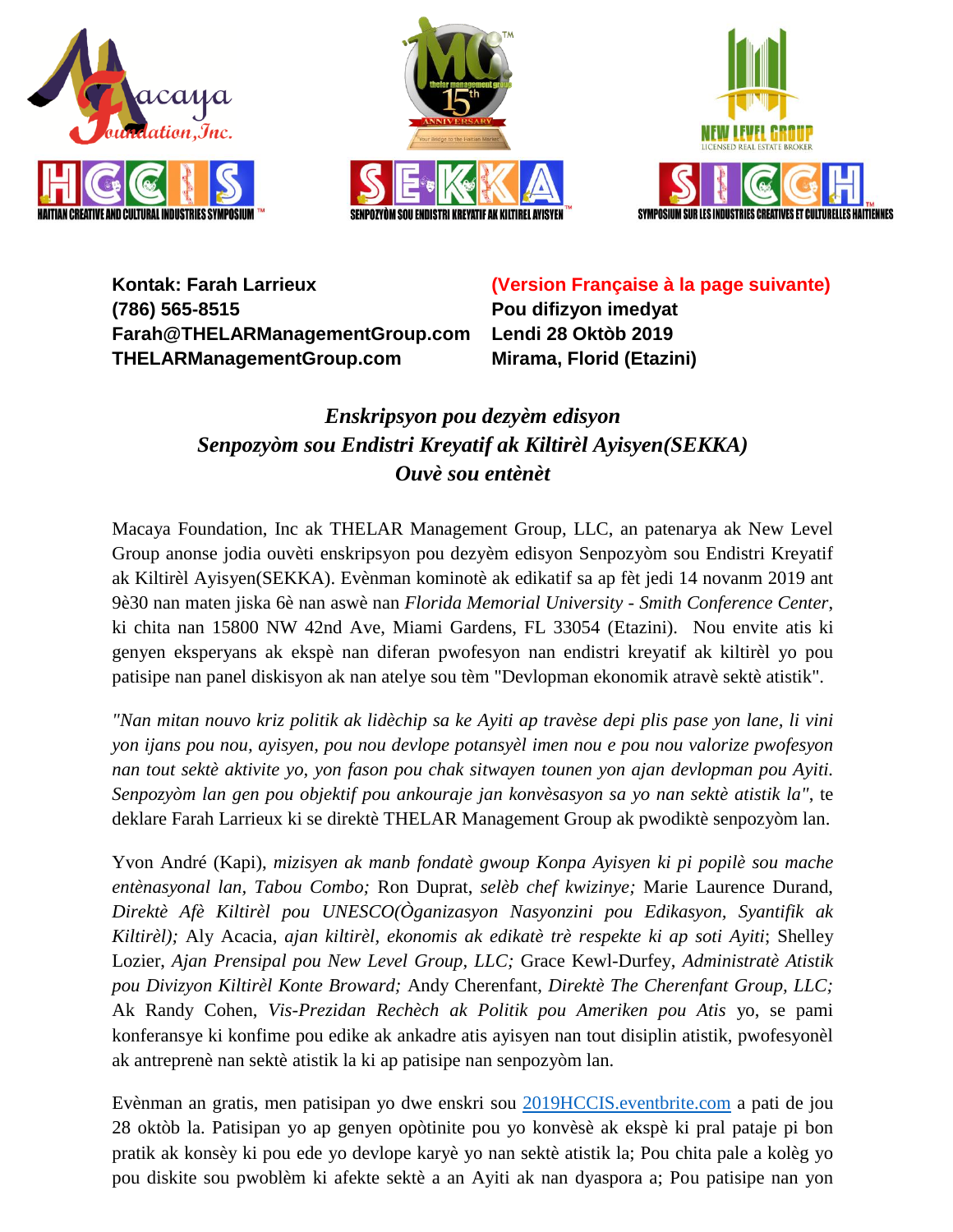





sondaj CARICOM sou endistri kreyatif la; Ak pou yo jwi ekspozan ak vandè ki ap sou plas ki se òganizasyon ak konpayi ki genyen pwodwi oswa sèvis ki ka sèvi atis ki ap debite ak sila yo ki etabli nan kèlkeswa disiplin atistik la, ansanm ak pwofesyonèl e antreprenè nan sektè a.

Pou kestyon sou patwonaj evènman an oswa pou kowòdone entèvyou ak konferansye yo, tanpri kontakte Farah Larrieux nan [farah@THELARManagementGroup.com.](farah@THELARManagementGroup.com) Pou enskripsyon ekspozan ak vandè, kontakte Ireolá Oláifá nan [HCCIS@THELARManagementGroup.com.](HCCIS@THELARManagementGroup.com)

Senpozyòm la sipòte pa: Productions MasterV, Tele Anacaona, WJCC1700AM, Jounal Le Floridien, Ayisyen Times, Jude Advertising, LLC, Gwoup Cherenfant, Explosion AM, Signal FM, Radyo Vision2000, Canal Plus Ayiti, Trait d'Union Radio Show Radyo Galaxie.

Vizite senpozyòm lan sou [Facebook](https://www.facebook.com/events/395899957776039/) e hashtag **#2019HCCIS #2019SEKKA #2019SICCH**

####

## **A pwopo de Macaya Foundation**

Macaya Foundation, Inc se yon òganizasyon a bi non-likratif -501(C)3- ki angaje nan fè bon jan kalite edikasyon pi disponib nan kominote minoritè yo.

## **A pwopo de THELAR Management Group**

THELAR Management Group, LLC se yon konpayi kominikasyon ki te fonde an Ayiti an 2002 ki konsantre sou mache ayisyen an e ki espesyalize nan endistri kreyatif ak kiltirèl. Pou plis enfòmasyon, vizite<THELARManagementGroup.com.>

## **A pwopo de New Level Group**

New Level Group, LLC se yon fim imobilye ki espesyalize nan mache Sid Florid. Yo genyen 15 lane eksperyans. Yo bay sèvis nan imobilye pou sila yo ki ap achtè oswa vann kay. Pou plis enfòmasyon, vizite [NewLevelGroupRealty.com.](NewLevelGroupRealty.com)

# *(Version Française à la page suivante)*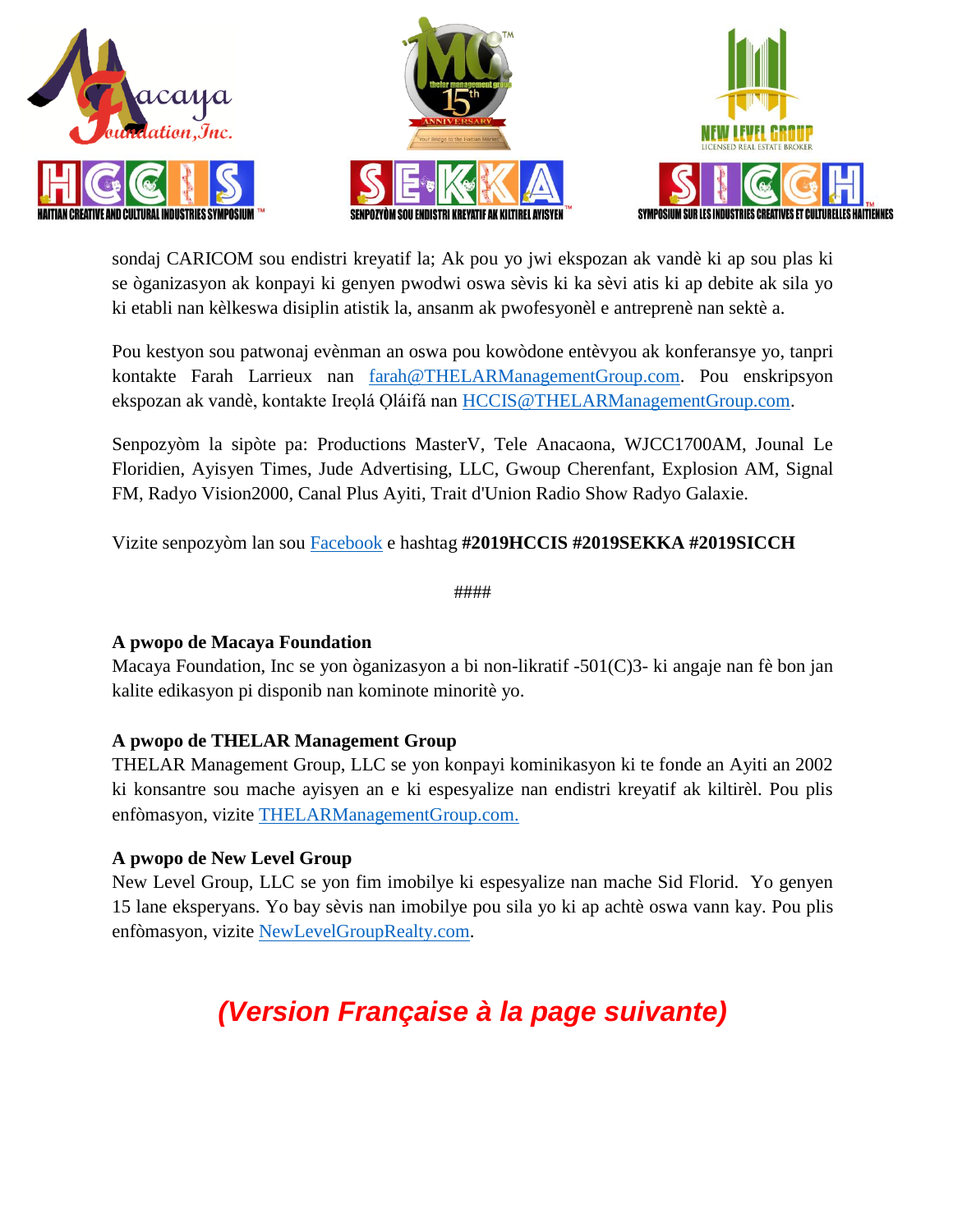





**Contact: Farah Larrieux (786) 565-8515 Farah@THELARManagementGroup.com THELARManagementGroup.com**

**Pour diffusion immédiate Lundi 28 Octobre 2019 Mramar, Floride (E.U)**

# *Les inscriptions pour la deuxième édition du Symposium sur les Industries Créative et Culturelle Haïtiennes (SICCH) Sont ouvertes en ligne*

Macaya Foundation, Inc et THELAR Management Group, LLC, en partenariat avec New Level Group, ont annoncé aujourd'hui l'ouverture des inscriptions à la deuxième édition du Symposium sur les Industries Créative et Culturelle Haïtiennes (SICCH). Cet événement communautaire et éducatif aura lieu le jeudi 14 novembre 2019 de 9h30 à 18h00 au *Florida Memorial University – Smith Conference Centre*, situé au 15800 NW 42nd Ave, à Miami Gardens, FL 33054 (États-Unis). Des artistes chevronnés et des experts de différents horizons professionnels des industries créative et culturelle ont été invités à participer à des panels de discussion et à des ateliers sur le thème «Le développement économique par les arts».

*«Face à cette nouvelle crise politique et de leadership qui perdure en Haïti depuis plus d'un an, il devient urgent pour nous, Haïtiens, de développer notre plein potentiel humain et de valoriser les métiers de tous les secteurs d'activités, afin que chaque citoyen devienne un agent de développement pour Haïti. Le symposium a pour objectif de stimuler de telles conversations dans le secteur des arts »*, a déclaré Farah Larrieux, directrice THELAR Management Group et productrice du symposium.

Yvon André (Kapi), *musicien et membre fondateur du groupe de Konpa haïtien de renommée internationale, Tabou Combo;* Ron Duprat, *célèbre chef cuisinier;* Marie Laurence Durand, *directrice des affaires culturelles à l'UNESCO (Organisation des Nations Unies pour l'éducation, la science et la culture);* Aly Acacia, *agent culturel, économiste et éducateur bien connu et respecté en Haïti;* Shelley Lozier, *Courtier Principal de New Level Group, LLC;* Grace Kewl-Durfey, *Administratrice des Arts à la Division Culturelle du Comté de Broward;* Andy Cherenfant, *Directeur de The Cherenfant Group, LLC;* Et Randy Cohen, *Vice-Président Recherche et des Politiques pour Americans for the Arts,* sont parmi les orateurs confirmés pour éduquer et encadrer les artistes haïtiens de toutes les disciplines artistiques, les professionnels et les entrepreneurs du secteur des arts qui participeront au symposium.